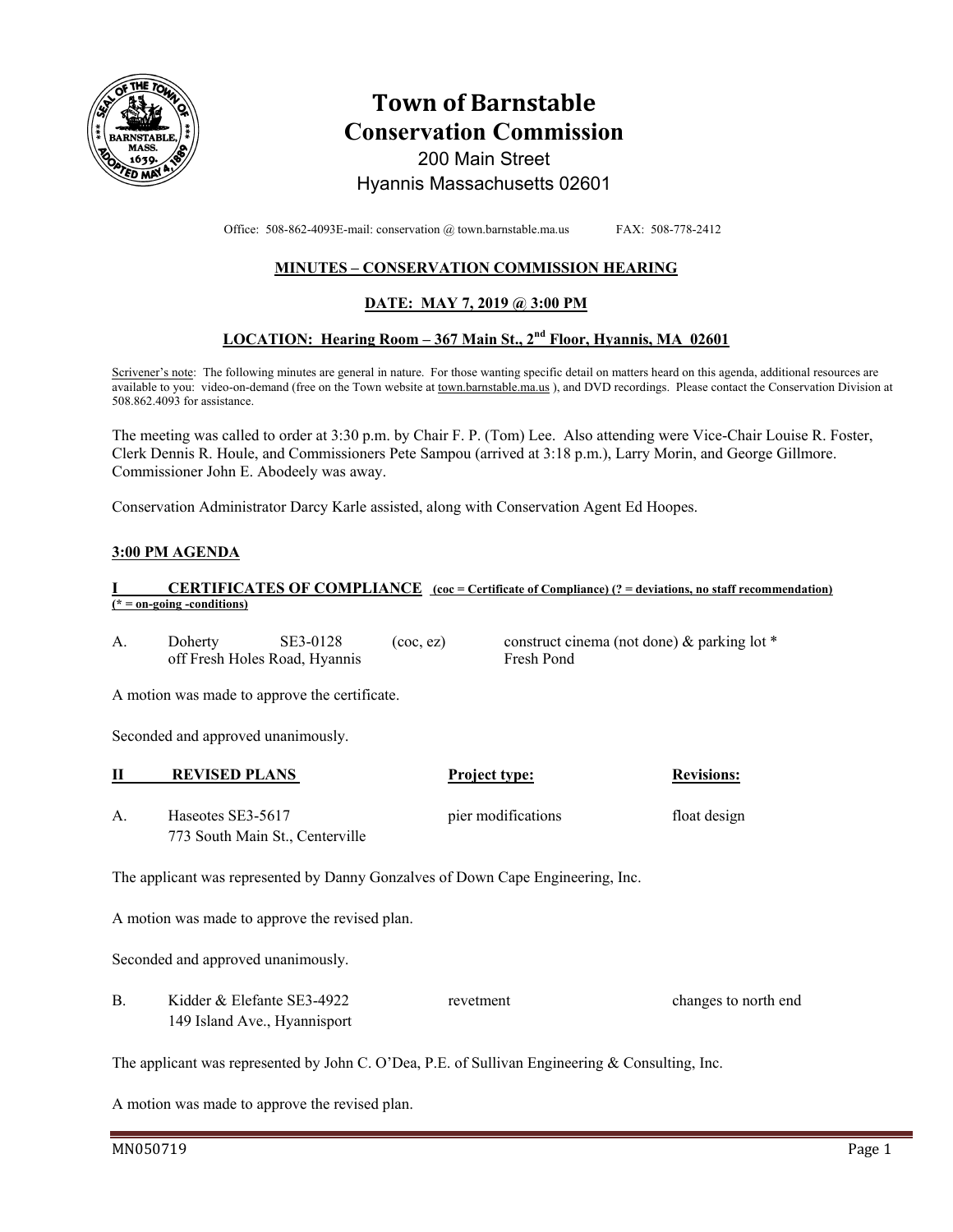Seconded and approved unanimously.

| D.                                                                                                                                                                                                                           | McCafferty SE3-5602<br>40 Windrush Ln., Osterville                                                                                                                  | raze/rebuild sfd          | replace wall, fence, stairs<br>with concrete wall |  |  |
|------------------------------------------------------------------------------------------------------------------------------------------------------------------------------------------------------------------------------|---------------------------------------------------------------------------------------------------------------------------------------------------------------------|---------------------------|---------------------------------------------------|--|--|
|                                                                                                                                                                                                                              | The applicant was represented by John C. O'Dea, P.E.                                                                                                                |                           |                                                   |  |  |
|                                                                                                                                                                                                                              | Issues discussed:<br>Question of whether they were requesting the pergola as shown on the landscape plan                                                            |                           |                                                   |  |  |
|                                                                                                                                                                                                                              | A motion was made to approve the revised plan, subject to further revision of the engineering plan, indicating the pergola.                                         |                           |                                                   |  |  |
|                                                                                                                                                                                                                              | Seconded and approved unanimously.                                                                                                                                  |                           |                                                   |  |  |
| Ε.                                                                                                                                                                                                                           | 1187 CBR Realty Trust SE3-5551<br>1187 Craigville Beach Rd., Ctrvl.                                                                                                 | addition, walkway, garage | wall & utility platform                           |  |  |
|                                                                                                                                                                                                                              | The applicant was represented by John C. O'Dea, P.E.                                                                                                                |                           |                                                   |  |  |
|                                                                                                                                                                                                                              | Issues discussed:<br>A question arose about the change of grade, and where it would be.                                                                             |                           |                                                   |  |  |
|                                                                                                                                                                                                                              | A motion was made to approve the revised plan, as submitted.                                                                                                        |                           |                                                   |  |  |
|                                                                                                                                                                                                                              | Seconded and approved unanimously.                                                                                                                                  |                           |                                                   |  |  |
| F.                                                                                                                                                                                                                           | 245 Ocean View SE3-5535<br>245 Ocean View Ave., Cotuit                                                                                                              | pier, ramp, float         | shift pier & float                                |  |  |
|                                                                                                                                                                                                                              | The applicant was represented by John C. O'Dea, P.E.                                                                                                                |                           |                                                   |  |  |
| Issues discussed:<br>Questions were raised on the depth of the water at the end of the float.<br>A question arose about the distance between the end of the float and the mooring with the revision being made.<br>$\bullet$ |                                                                                                                                                                     |                           |                                                   |  |  |
|                                                                                                                                                                                                                              | A motion was made to approve the revised plan, as submitted, with a request that the applicant confirm with the<br>Harbormaster as to the ownership of the mooring. |                           |                                                   |  |  |
|                                                                                                                                                                                                                              | Seconded and approved unanimously.                                                                                                                                  |                           |                                                   |  |  |
| Ш                                                                                                                                                                                                                            | <b>EXTENSION REQUESTS</b>                                                                                                                                           | Project type:             | <b>Time Requested:</b>                            |  |  |
| А.                                                                                                                                                                                                                           | Peter & Suzanne Minshall SE3-5395<br>246 Carriage Rd., Osterville                                                                                                   | sfd, Replace Patio        | $1st$ Request: 3 years                            |  |  |
| The applicants did not attend.                                                                                                                                                                                               |                                                                                                                                                                     |                           |                                                   |  |  |
|                                                                                                                                                                                                                              | A motion was made to approve a three-year extension, as requested.                                                                                                  |                           |                                                   |  |  |

Seconded and approved unanimously.

| $1st$ Request; 3 years<br>Charles Lowell SE3-5377<br>relocate sfd. etc. |  |
|-------------------------------------------------------------------------|--|
|-------------------------------------------------------------------------|--|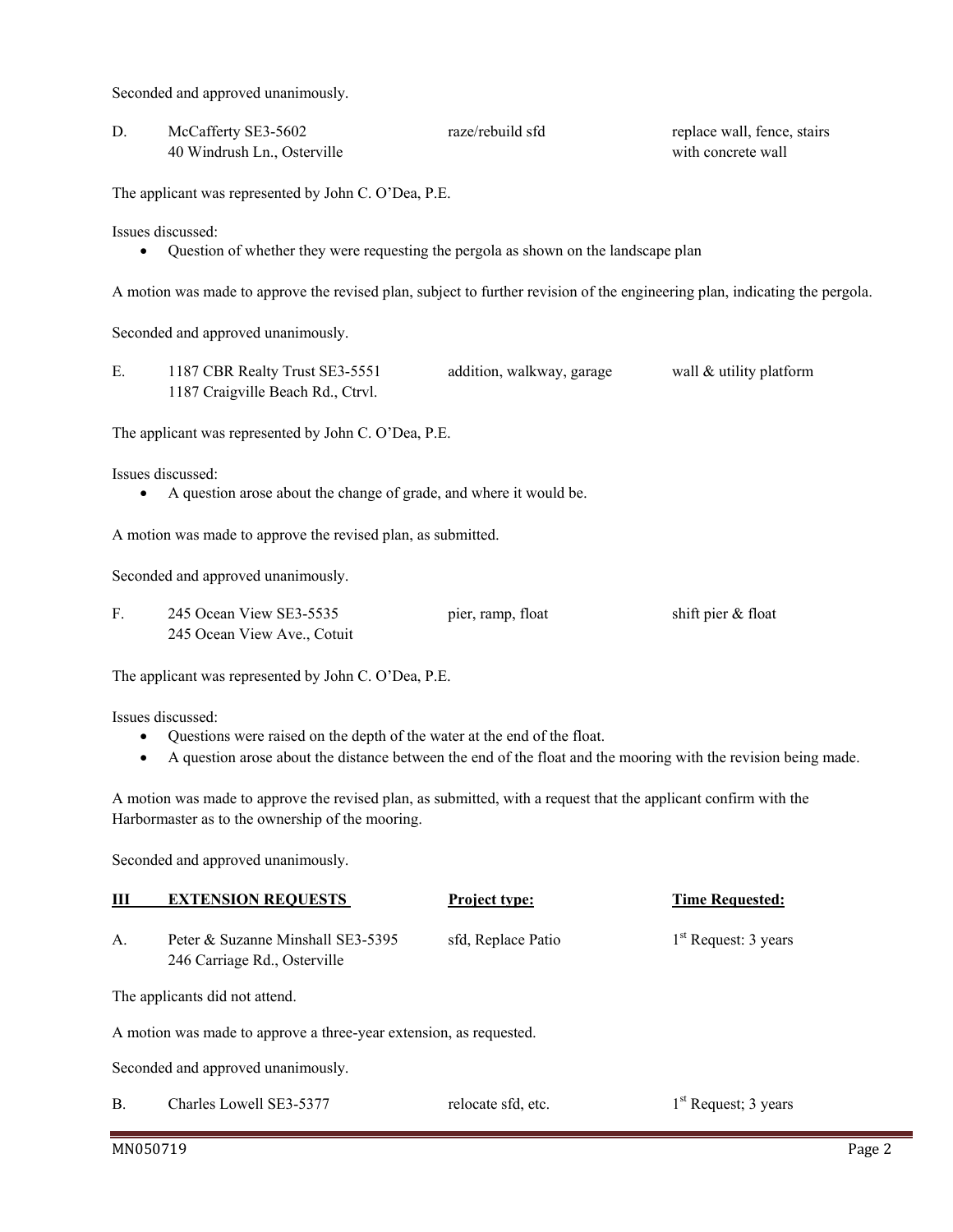183 Putnam Ave., Cotuit

The applicant did not attend.

A motion was made to approve a three-year extension, as requested.

Seconded and approved unanimously.

C. The Bluff, LLC SE3-5378 relocate sfd  $1<sup>st</sup>$  Request; 3 years 185 Putnam Ave., Cotuit

No one attended.

A motion was made to approve a three-year extension, as requested.

Seconded and approved unanimously.

# **IV OLD & NEW BUSINESS**

A. *Temporary* property rights transfer from County to Cynthia Cole at Cobb Property, 64 Braggs Lane Barnstable Map 299 Parcel 059-001 (Conservation Property).

Exhibits A – Proposal to Barnstable Conservation Commission, Cobb Farm. May 7, 2019

David Anthony, of Town Property Management attended, and Ms. Cynthia Cole.

Issues discussed:

- This is a temporary (1 year term) property rights transfer from Barnstable County to Cynthia Cole
	- There are two perpetual easements for the Cobb Farm:
		- 1. Easement 1 to Barnstable County for agricultural purposes (haying, farming, pasturing);
		- 2. Easement 2 to Town of Barnstable Conservation Commission for conservation purposes.
- Typically, the Cobb Farm was assigned to the Barnstable County Farm lease holder, but it was not assigned to the lease for the County Farm in 2019.
- Cobb Farm is not like a typical Conservation Area. It is specifically stated that the land should be used for agriculture (as opposed conservation purposes assigned to most Conservation areas)
- Concern for maintaining a 50' buffer around the pond (with the exception of the portion of the pond where Ms. Cole lives).
- Location where domestic animals will be pastured. Domestic animals will be pastured in the portion of the property marked "pasture," and is located north of the hedgerow. The area south and southeast of the hedgerow will be maintained as woodland and meadow, respectively.
- Commission would like Conservation staff to meet on site with Ms. Cole and review the plan to ensure that a 50' buffer exists around the pond.
- Invasive plant management will be limited to mechanical means only, no herbicides. Invasives in the 50' buffer to the pond will be controlled by hand-pulling and clipping; anything requiring more work will require a separate filing with the Conservation Commission.

A motion was made to endorse the property rights transfer from the County to Cynthia Cole at the Cobb property, subject to the approval of David Anthony of the Town of Barnstable, and Jack Yunits, Barnstable County Administrator, and that: 1) there will be a staff visit to ensure that the 50' buffer around the pond exists, and to address invasive species removal (hand or mechanical), subject to WPA requirements; 2) approval of the removal of invasives only by mechanical means with staff consultation, and the meadow to be mowed once per year, in the fall; 3) subject to receipt of a revised drawing showing that domestic animals will be raised in the pasture to the north of the hedgerow; and, 4) The applicant will continue to allow public access to the property.

Seconded and approved unanimously.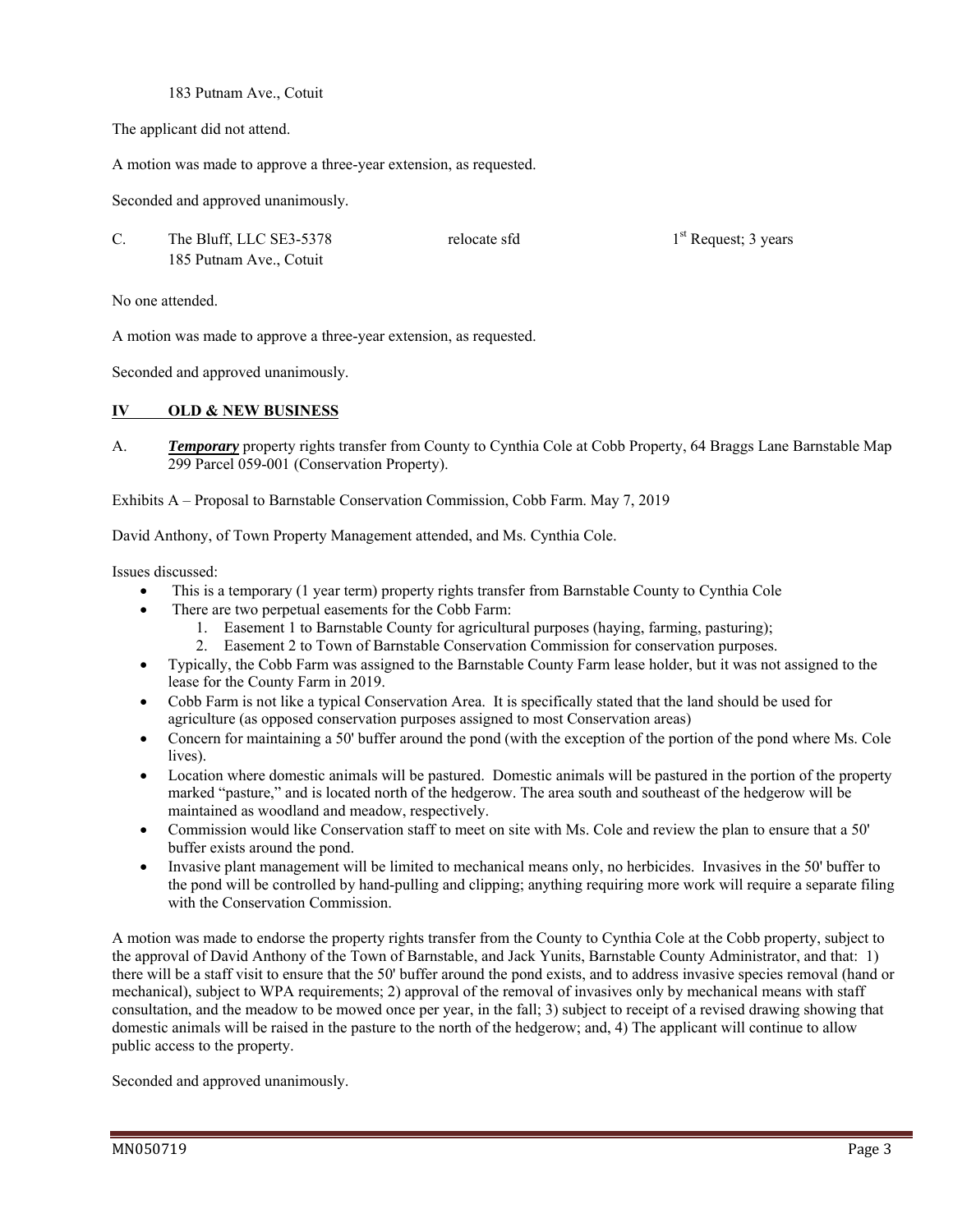B. Arthur Perry, Jr. Tr., Perry Residence Trust 1-2013 – 35 Little River Road, Cotuit – Discussion of work toward completion of Enforcement Order

Exhibit A – Certified arborist's report for 35 Little River Rd., Cotuit by Peter Childs.

John O'Dea, P.E. of Sullivan Engineering & Consulting, and Peter Childs, certified arborist attended.

Issues discussed:

- This was a discussion of work toward completion of an enforcement order
- A certified arborist's report received 4/30/19; the Commission accepted its findings.
- The Commission would like to see additional species added, at least for the trees that need to be replaced.
- The number, composition and size of tree species are to be decided by Peter Childs and Mr. Perry, in consultation with Conservation staff, with the idea of promoting biodiversity and working toward maintaining a view corridor.
- C. Request to authorization the Chair to prepare a letter regarding staffing requirements to the Town Manager.

This matter was tabled to 5/14/19, due to lack of time.

D. Town of Barnstable New Sources Alternatives Evaluation Report March 2019

This matter was tabled to 5/14/19, due to lack of time.

# **V ENFORCEMENT ORDERS**

A. Avneesh Gupta & Christina A. Lebedis - 563 Whistleberry Dr., Marstons Mills – Map 061 Parcel 044 Alteration of 50' wetland buffer and riverfront area by cutting trees and vegetation.

#### Exhibits:

- A. Email to Edwin Hoopes from NRO Chris Nappi, alerting him to the cutting of vegetation at 563 Whistleberry Ln., Marstons Mills
- B. Photos showing current site conditions, including the top of the bank adjacent to the fishway, as well as the unpermitted path and approximately a 12' x 12' cleared area at the junction of Marstons Mills River and the fishway.
- C. Certified arborist's report by Ellis N. Allen, Registered Consulting Arborist

Mr. Gupta represented himself.

. Issues discussed:

- A previous enforcement order issued at this property for an unpermitted path in 1990. The path, apparently, was never restored at that time. The order pre-dates Mr. Gupta's ownership.
- The extent and timing of the cutting along the bank and buffer. All was done during February and March of 2019.
- Concern for erosion of the bank. All of the roots of the cut vegetation remain and some of the cut vegetation is already starting to grow back. The cleared area at the junction of the river and fishway should maintain stability as long as there is no further disturbance to the area, and there is some restoration planting.
- Mr. Gupta may submit an application to the Commission to permit the path (no more than four feet wide).
- Mr. Gupta had already hired a certified arborist and submitted the arborist's report at this hearing.

A motion was made to approve the enforcement order.

Seconded and approved unanimously.

B. Oyster Harbors Club, Inc., 1 Grand Island Rd., Osterville – Map 071Parcel 004 001 Alteration of a wetland resource area and buffer by placing fill upon the resource area and altering grade of 50' buffer and cutting trees and other vegetation within the 50' buffer.

Exhibits:

A. Google Earth images of the locus between 2016 and 2018.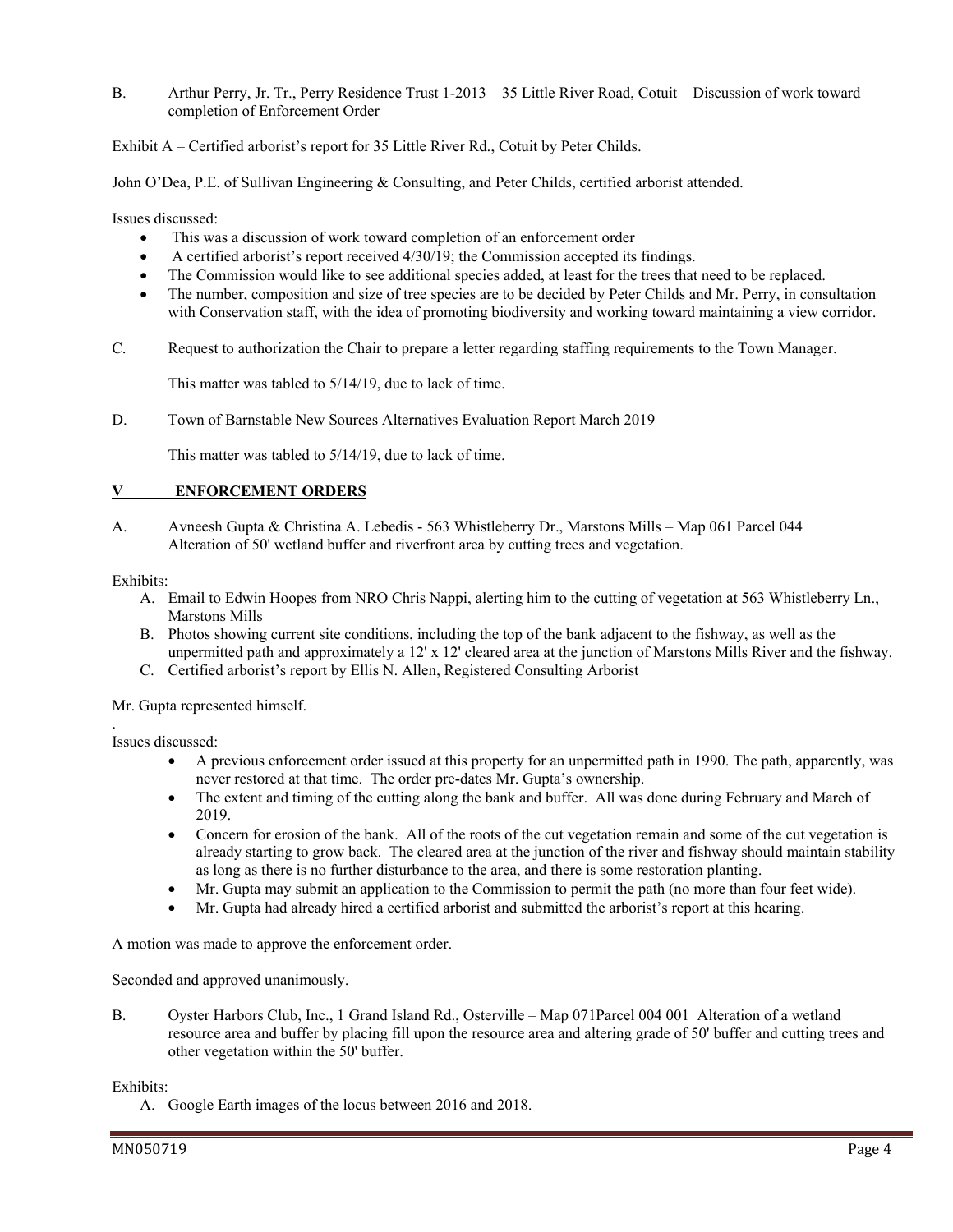B. Photos of existing site conditions as of 3/25/19.

John O'Dea, P.E. and Ryan Chase, Course Manager of Oyster Harbors Club, attended.

. Issues discussed:

- The Commission does not want an NOI filed for restoration all restoration to be handled only through an enforcement restoration plan.
- No fill was brought in to the site. However, soil was disturbed/moved by regrading, some of which was pushed into the edge of the wetland.
- The Club was trying to address drainage issues on the fairway.
- The enforcement order will be amended to remove the requirement of filing an NOI; an enforcement restoration plan will be done to address regrading (if needed) and will add a wetland mix of grasses to be planted. The existing cart path will be located between the fairway and the wetland area, and established at a 4-foot width. Two trees that were cut down on the fairway side of the cart path are to be replaced and indicated on the restoration plan.

A motion was made to approve the enforcement order, as amended.

Seconded and voted unanimously.

C. Orsino Serafim Neto - 122 Cedar St., West Barnstable – Map 130 Parcel 010 Alteration of 50' and 100' buffer by cutting vegetation, piling vegetation/slash within 50' buffer and changing grade within 50' and 100' buffer.

Exhibits:

.

- A. Photos taken showing current site conditions and locations of the cranberry bog, an isolated wetland and vernal pool.
- B. Site plan showing delineated wetlands around 122 Cedar St., West Barnstable.

Mr. Neto attended, along with David Carrijo.

Issues discussed:

- The enforcement order was amended by the Commission by removing the NOI requirement; all restoration planting and wetland delineations to be handled through an enforcement restoration plan.
- $\bullet$  The amount and extent of vegetation cut and piled up, as well as surface grade change within the 50 100-foot buffers.
- The vernal pool and edge of wetland to the northeast corner of subject parcel were not indicated on the site plan being reviewed by Mr. Neto.
- Slash material was piled up to the edge of the vernal pool; however, the pool was not filled.

A motion was made to approve the enforcement order, as amended.

Seconded and approved unanimously.

D. Charles and Carole Pieper – 721 Old Post Road, Cotuit, Map 054 Parcel 011.002 – Alteration of a resource area – coastal bank – by cutting/topping trees on a coastal bank.

# Exhibits:

- A. Site plan from SE3-4962 showing no work done on the coastal bank.
- B. Aerial photo from Google Earth; photos of current site conditions
- C. Historic photos (Assessors') of coastal bank at steps to beach from the years 2000 and 2013.

# Mrs. Carole Pieper attended.

Issues discussed:

- Extent and timing of cutting along the bank. Most recent work was done during February and early March of this year.
- Concern for erosion of the bank. The bank is currently heavily vegetated, and not showing any signs of erosion.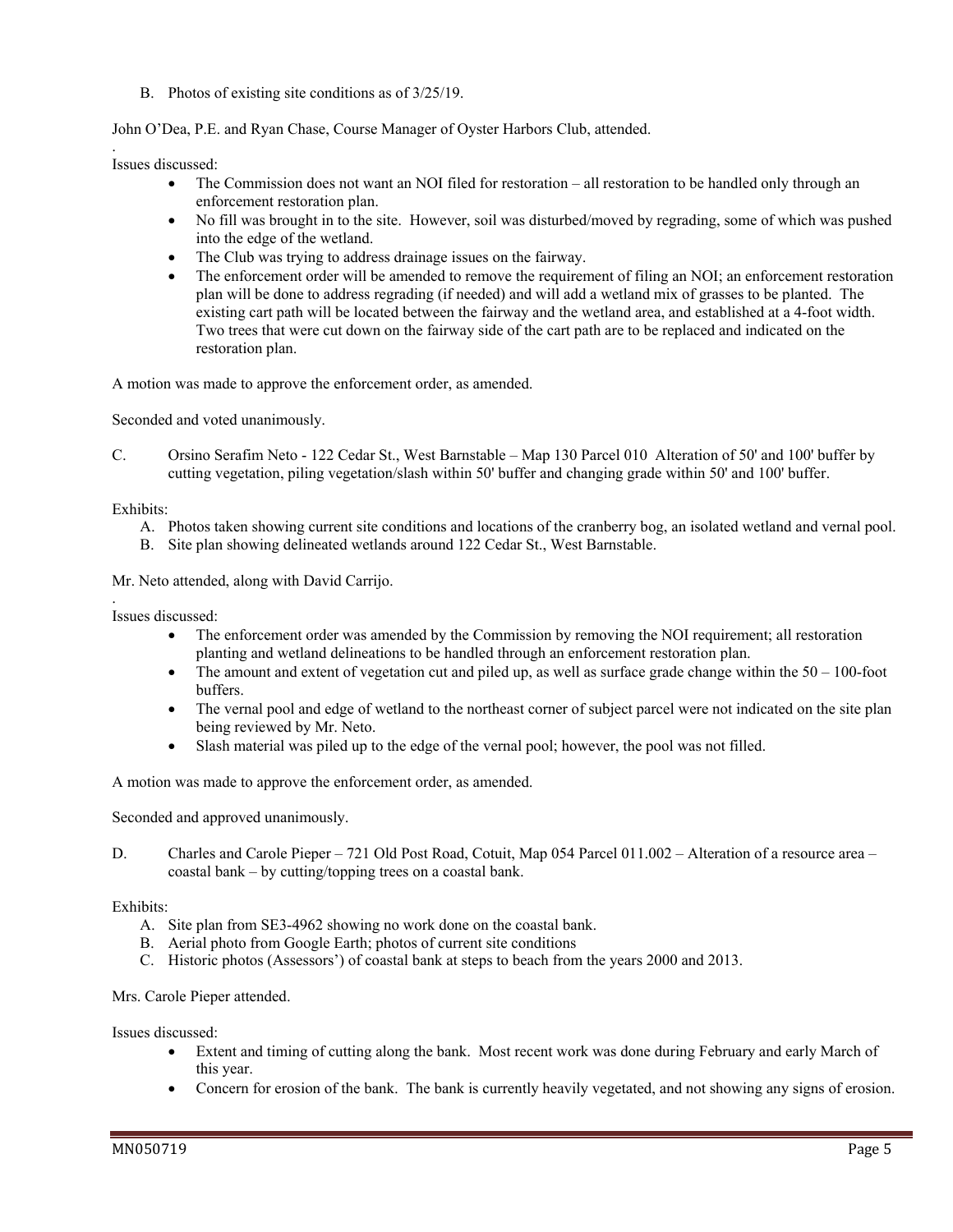- A certified arborist or certified ecological restoration practitioner to assess the condition of the bank, and promote regrowth.
- At a later date, after a consultation between arborist (or ecological restoration practitioner) and Conservation staff, the Piepers may file an application for establishing two view corridors

A motion was made to approve the Enforcement Order.

Seconded and approved unanimously.

E. Frederick Vetterlein & Kris Lowe – 69 Snow Creek Drive, Hyannis – Map 325 Parcel 153 Alteration of resource area – marsh – by placing an unpermitted dock and boardwalk in resource area and buffer.

Exhibits:

A. Google Earth photo of site and photo of boardwalk/dock.

There was no representative for this hearing.

Issues discussed:

- This structure has been in its current location, at least since 2004.
- Two enforcement orders, as well as a warning letter, have been issued to previous owners of this property concerning this dock.

A motion was made to approve the enforcement order.

Seconded and approved unanimously.

#### **4:30 PM AGENDA**

# **VI REQUESTS FOR DETERMINATION**

Lester & Rosemary Moeller. Proposed installation of a 3' x 3' outdoor rinse station on the north end of the existing deck, and installation of a 6' x 8' mud room to the existing front entry door of the dwelling at 71 Snow Creek Dr., Hyannis as shown on Assessor's Map 325 Parcel 155. **DA-19018** 

The applicants were represented by Mark Burgess of Shorefront Consulting.

Issues discussed:

Drainage of rinse station to be tied into septic system.

A motion was made to approve a negative determination.

Seconded and approved unanimously.

# **VII NOTICES OF INTENT**

**Erich Stephens/Vineyard Wind LLC.** Installation of electric transmission cables within Nantucket Sound to Covell's Beach, then proceeding inland within duct bank buried beneath town roads to grid interconnection at Independence Park; at (Town beach) 857 Craigville Beach Rd., Centerville as shown on Assessor's Map 225 Parcel 006. **SE3-5681** 

The applicant was represented by Nate Mayo, Holly Carlson Johnston, Jack Vaccaro and Jack Arruda.

Exhibit A – Scaled plan view and cross-section of cable corridor Exhibit B – GIS plan showing velocity zone

Issues discussed

- The project falls in Natural Heritage & Endangered Species Program (NHESP) habitat; a letter to come
- A detailed description of horizontal direction drilling (HDD) was given